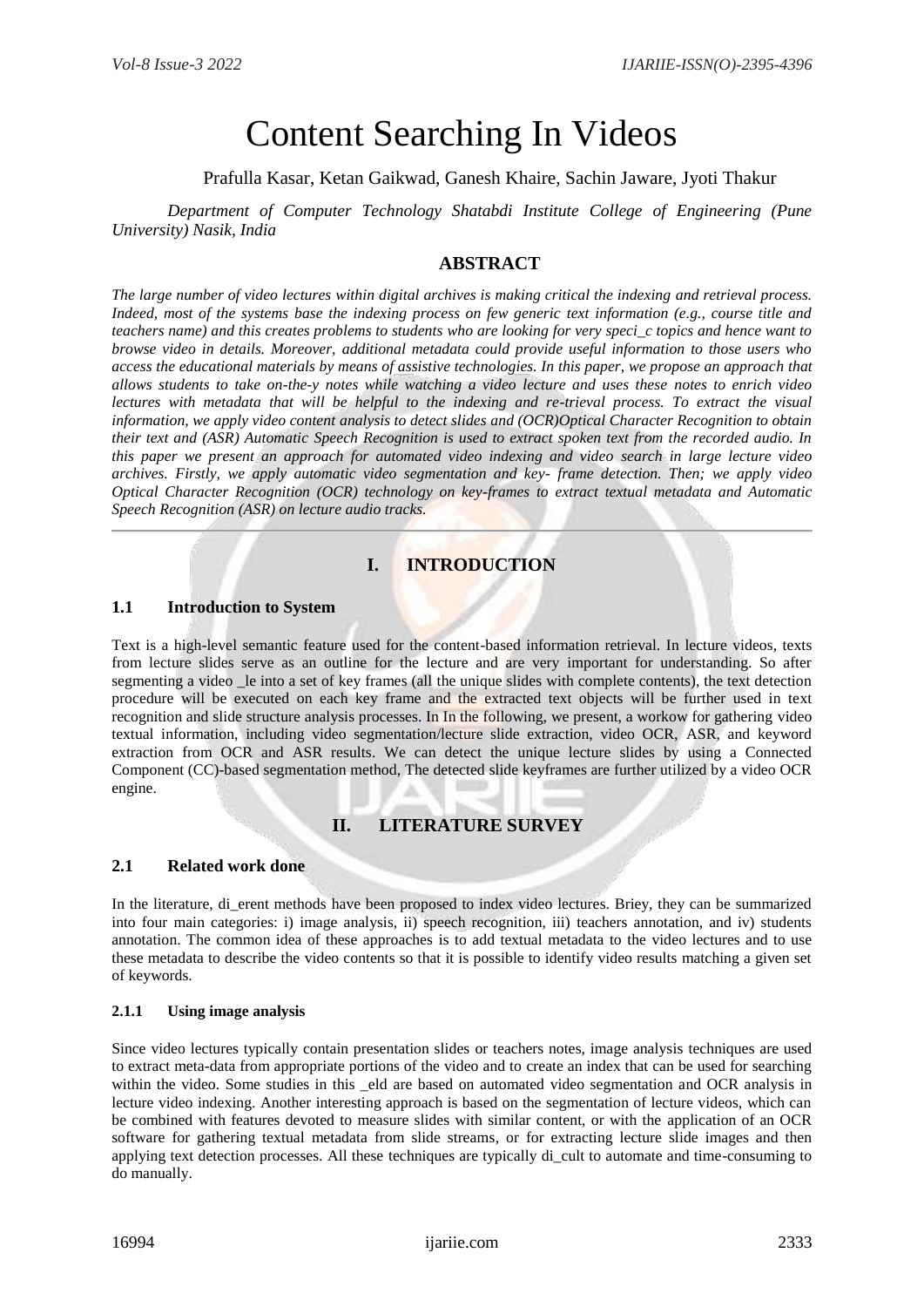#### **2.1.2 Using speech recognition**

Some studies consider the audio track as a source of useful information to index a video lecture. For instance, Repp et al. proposed an indexing method for computer science courses based on their existing recorded videos. The transcriptions from a speech-recognition engine are su\_cient to create a chain index for detailed browsing inside a lecture video. The index structure and the evaluation of the supplied keywords are presented. Kamabathula and Iyer proposed a system that automatically generates tags for video lectures. In particular, by using the produced audio transcription, the system takes keywords from users as a query and returns a list of videos as the results.

#### **2.1.3 Using teachers' annotation**

Teachers annotations are considered as metadata and/or tags from experts. A teacher is a designer of the educational experience, a facilitator towards active and successful learning, and as a subject expert may sca\_old the learning experience . Metadata provided from teachers can provide great bene\_ts to learners, since they can support them in learning content better and they can help in adequately retrieving learning content . Some projects have been done with the aim of indexing educational materials for communities of teachers, such as the ASK - LOST 2.0 system and the Cloudworks Web site , which has been created to let lecturers discuss their practices and ideas of educational design. Experts tags and metadata can be totally di\_erent than tags used by students. In particular, Bateman et al. highlighted that teachers are not merely students peers; hence, their annotations may be more relevant and useful to students. However, it is worth noting that metadata and tags require a critical mass before they become useful to a community. Thus, in this context, collaborative and social tagging can provide great bene\_ts.

#### **2.1.4 Using students' annotation**

Among many other retrieval techniques, users are most commonly accustomed to employ text-based queries. These textual queries must be matched somehow to the non-textual lecture videos for retrieval purpose. Therefore, it is necessary to annotate the videos with textual keywords which are highly relevant to the video content . This means that the creators of metadata need no longer be metadata experts or authors of the educational resources. Instead, the generation of metadata is done by the users of the educational resources, who can describe educational resources with tags that are meaningful to them and that can facilitate users searching and retrieval of previously used and already known educational resources. The collection of tags independently created by di\_erent users can be de\_ned as Folksonomy and it can constitute an alternative of the corresponding taxonomy used by the metadata experts. Social tagging of educational resources can be positively exploited in this sense, because they are typically thought to be re-used in di\_erent contexts and with di\_erent goals. In fact, educational resources and didactical materials are not intended and designed to be enjoyed only by their creators and by the teachers. Re-usability of didactical materials is one of the most important characteristics of learning objects. Thus, mechanisms to capture the re-contextualisation process are important so that eventually educational resources could carry users re-contextualization together with their creators ones. This can enhance both educational resources searchability (for various contexts of use) and their metadata descriptions . In fact, several studies investigate advantages coming from social tagging activities, when applied to educational resources and didactical materials. In particular, the most interesting issues investigated include the following ones:

1. Searchability: social tagging can signi\_cantly improve the searchability of educational resources .

2. Metadata: social tagging can enlarge the educational resources metadata (added by creators or by the teachers), thanks to additional information provided by the social tags (added by the learners) .

3. Vocabularies: social tagging can enlarge the formal vocabulary terms (de\_ned and used by the creators or by the teachers) with additional terms that can derived by the

folksonomy resulting from the social tagging activities.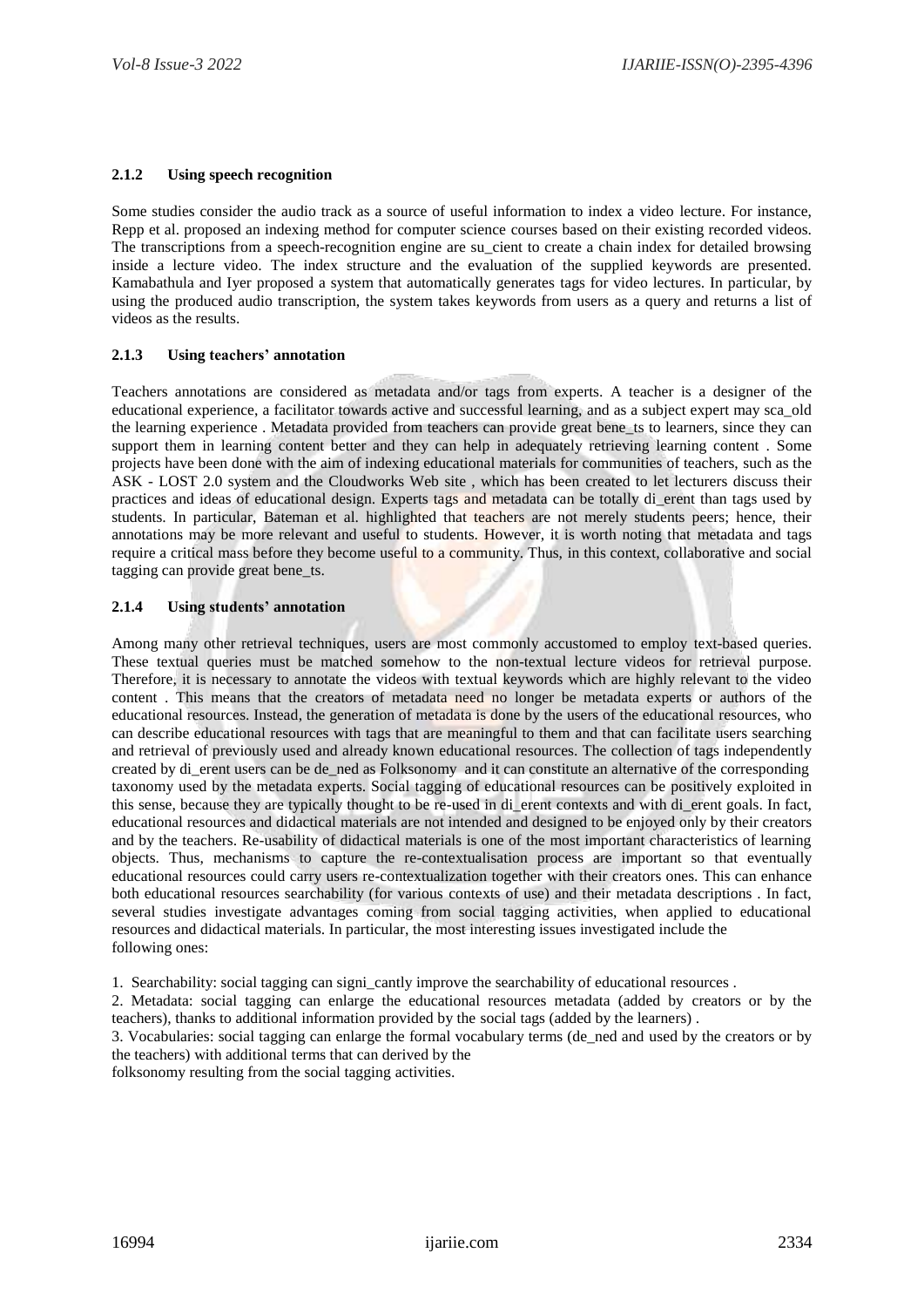#### **2.2 Existing System**

The advances in networking and multimedia technologies have led to the widespread use and availability of digital video lectures. Indeed, many educational institutes use video lectures to improve the e\_ectiveness of teaching in and out of classrooms and to support distance- learning students . If on the one side, this process increases the availability of educational material, on the other side, the large number of video lectures within digital archives is making critical the indexing and retrieval process . The main challenge that video lecture providers are facing is how to retrieve the appropriate video. Currently, most of the systems index video material according to few textual information like course title, teachers name and keywords, and the retrieval process provides students with a list of full- length (e.g., 60 or 90 minutes) video lectures. Since the requested information is often covered by only a few minutes of the video lecture, it is often cumbersome for students to search through an entire video, or across many videos, in order to \_nd what they are looking for; the problem is exacerbated if students are not familiar with the area, or if the topic is very speci\_c , or if they access by means of assistive technologies, in particular screen readers and screen magni\_ers or if they need captions . Therefore, a mechanism able to  $\alpha$  nd the proper lecture and the proper position inside a video lecture would be highly appreciated by both students and providers. The most critical challenge to build this system is the recognition of teaching topics: without these information it is not possible to browse videos is details. In literature, there are two di\_erent approaches to understand the contents of a video: manual or automatic. The manual approach can provide a very accurate and detailed description, but it is time-consuming and expensive ; the automatic approach is usually based on low-level audio/video analysis, but, unfortunately, traditional image/audio analysis techniques may fail when applied to video lectures due to the heterogeneity of the material (e.g., slide-based video vs. teacher-based video, high de\_nition vs. low de\_nition cameras) and due the little correlation of lowlevel feature with educational videos .

## **III. PROBLEM STATEMENT**

#### **3.1 Problem Statement**

To build this system is the recognition of teaching topics: without these information it is not possible to browse videos is details. In literature, there are two di\_erent approaches to understand the contents of a video: manual or automatic.

#### **3.2 Objectives**

- 1. To develop an algorithm to retrieve the appropriate information in a large video archive more e\_ciently
- 2. To the non-textual lecture videos for retrieval purpose
- 3. To o\_er a visual guideline for the video content navigation.

## **IV. PROJECT REQUIREMENTS**

#### **4.1 Proposed System**

In the rst step, the entire slide video is analyzed. We try to capture every knowledge change between adjacent frames, for which we established an analysis interval of three seconds by taking both accuracy and e\_ciency into account. This means that segments with a duration smaller than three seconds may be discarded in our system. Since there are very few topic segments shorter than three seconds, this setting is therefore not critical. Then we create canny edge maps for adjacent frames and build the pixel di\_erential image from the edge maps. The CC analysis is subsequently performed on this di erential image and the number of CCs is then used as a threshold for the segmentation. A new segment is captured if the number exceeds Ts1. Here we establish a relatively small Ts1 to ensure that each newly emerging knowledge point will be captured. Obviously, the rst segmentation step is sensitive to animations and progressive build-ups. The result is thus too redundant for video indexing. Hence, the process continues with the second segmentation step based on the frames in the rst step. In the second segmentation step the real slide transitions will be captured. The title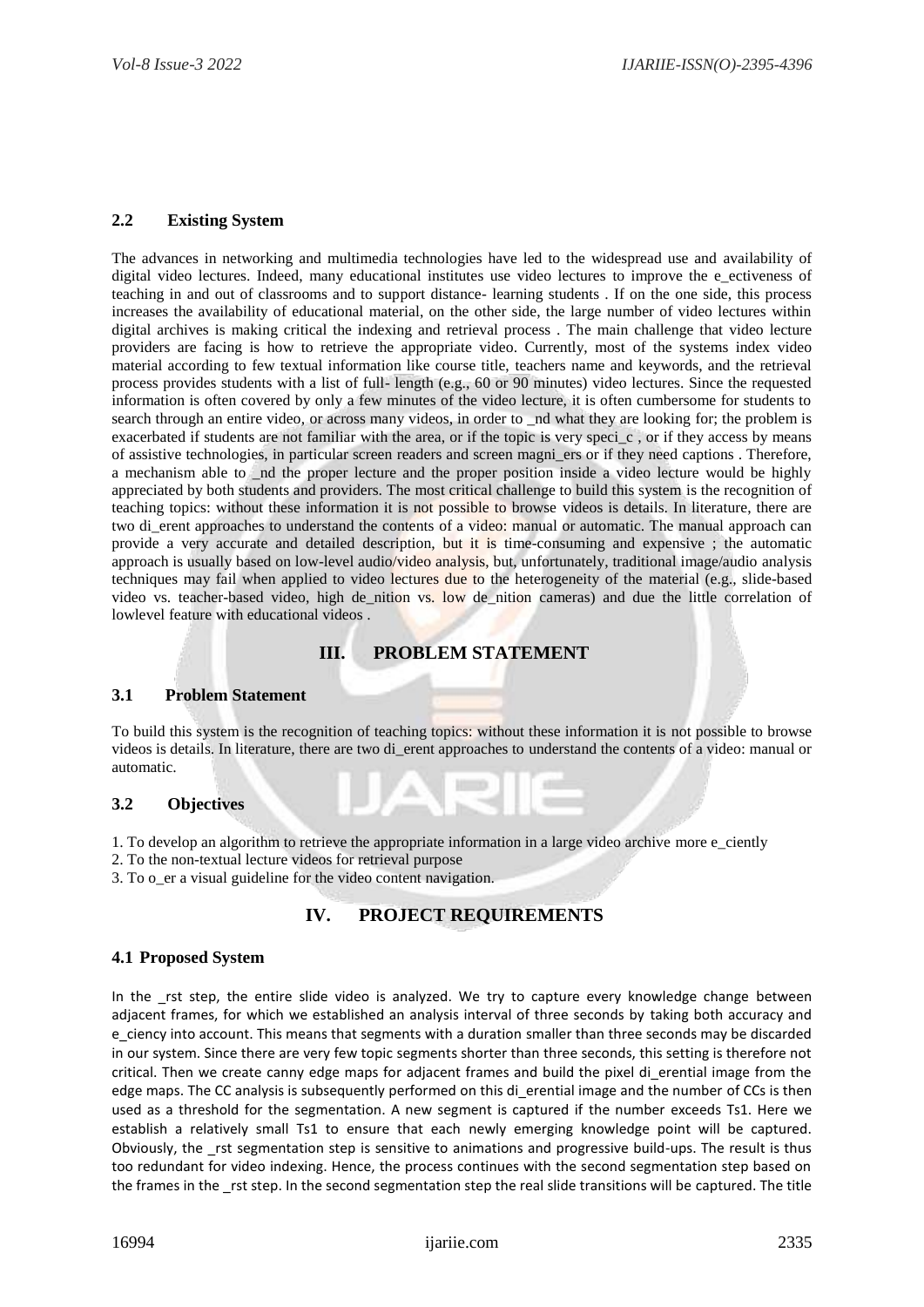and content region of a slide frame is \_rst de\_ned. We established the content distribution of commonly used slide styles by analyzing a large amount of lecture videos in our database. Let Rt and Rc denote the title and content region which account for 23 and 70 percent of the entire frame height respectively. In Rt we apply CCbased di\_erencing as described above with a small threshold value of 1 for capturing the slide transitions. Here any small changes within the title region may cause a slide transition. For instance, two slides often di er from each other in a single chapter number. If there is no di erence found in Rt, then we try to detect the rst and the last bounding box object in Rc vertically and perform the CC-based di erencing within the object regions of two adjacent frames.





**Figure 2: Working**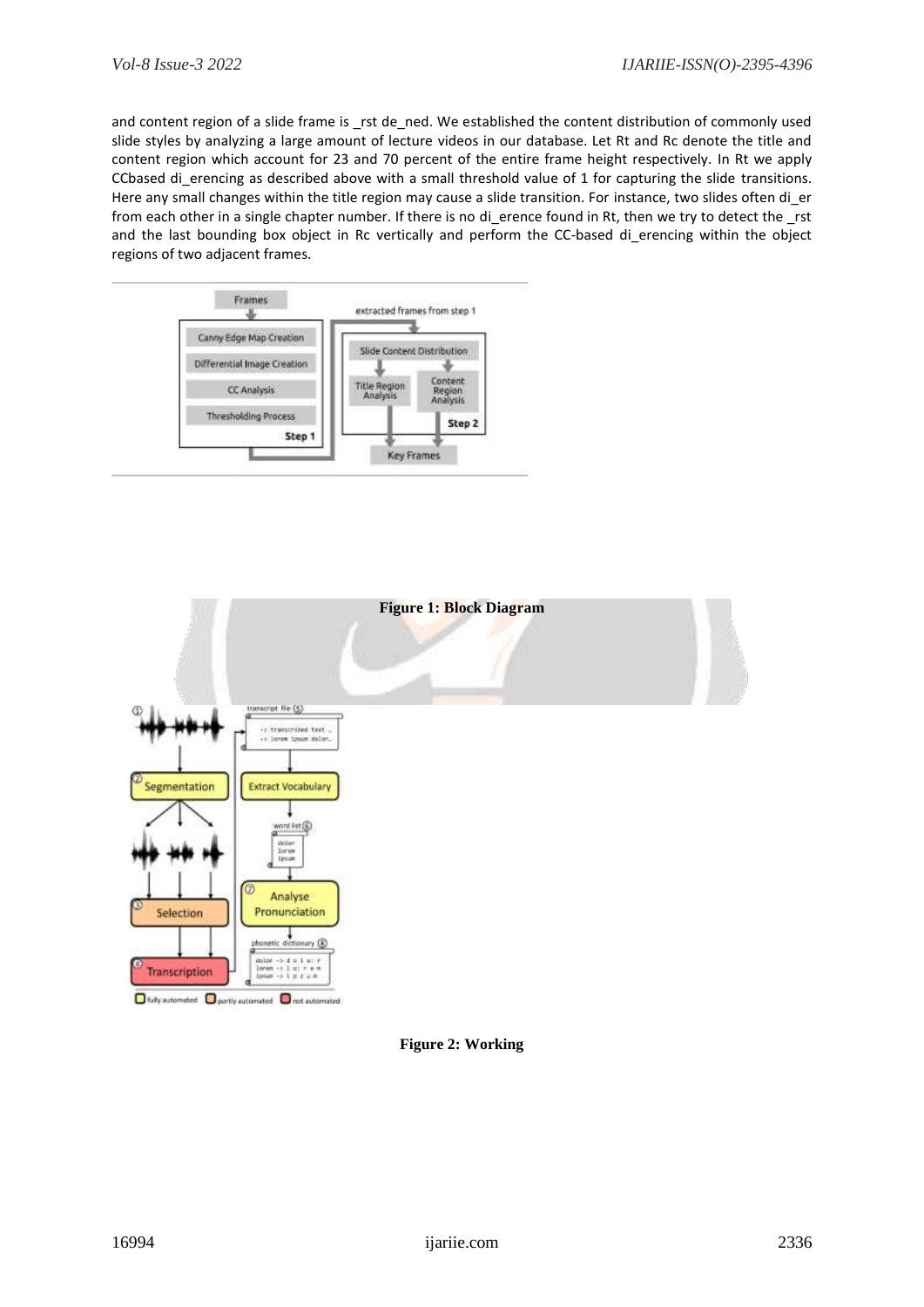# **V. RESULT**

This project gives the testing results of the system. system is tested against all the test cases. Unit testing, functional testing and acceptance testing are performed under testing analysis.

5.1 Test Cases And Test Result

5.1.1 Unit Testing

In computer programming, unit testing is a software testing method by which individual units of source code, sets of one or more computer program modules together with associated control data, usage procedures, and operating procedures are tested to determine if they are \_t for use. Intuitively, one can view a unit as the smallest testable part of an application. In procedural programming, a unit could be an entire module, but it is more commonly an individual function or procedure. In object-oriented programming, a unit is often an entire interface, such as a class, but could be an individual method. Unit tests are short code fragments created by programmers or occasionally by white box testers during the development process. Ideally, each test case is independent from the others. Substitutes such as method stubs, mock objects, fakes, and test harnesses can be used to assist testing a module in isolation. Unit tests are typically written and run by software developers to ensure that code meets its design and behaves as intended. We have tested all modules individually Modules such as :

Video Segmentation

To test whether Segmentation is been done or not.

To test whether Data is been extracted or not.

Indexing

\_ To test weather indexing of videos are been done properly or not.

#### **5.1.2 Integration testing**

Integration testing is a logical extension of unit testing. In its simplest form, two units that have already been tested are combined into a component and the interface between them is tested. A component, in this sense, refers to an integrated aggregate of more than one unit. In a realistic scenario, many units are combined into components, which are in turn aggregated into even larger parts of the program. The idea is to test combinations of pieces and eventually expand the process to test your modules with those of other groups. Eventually all the modules making up a process are tested together. Beyond that, if the program is composed of more than one process, they should be tested in pairs rather than all at once. Integration testing identi\_es problems that occur when units are combined.

By using a test plan that requires you to test each unit and ensure the viability of each before combining units, you know that any errors discovered when combining units are likely related to the interface between units. This method reduces the number of possibilities to a far simpler level of analysis. Over all application testing is been done after integrating of modules.

#### **5.1.3 Validation testing**

Veri\_cation and validation testing are two important tests which are carried out on a software before it has been handed over to the customer. The aim of both veri\_cation and validation is to ensure that the product is made according to the requirements of the client, and does indeed ful\_ll the intended purpose. While veri cation is a quality control process, the quality assurance process carried out before the software is ready for release is known as validation testing. Its goal is to validate and be con\_dent about the product or system, and that it ful lls the requirements given by the customer. The acceptance of the software from the end customer is also its part. Often, testing activities are introduced early in the software development life cycle. In validation testing we had tested weather proper input video query is been entered or not. Proper video data is been extracted or not or weather improper speech is been applied to improper words.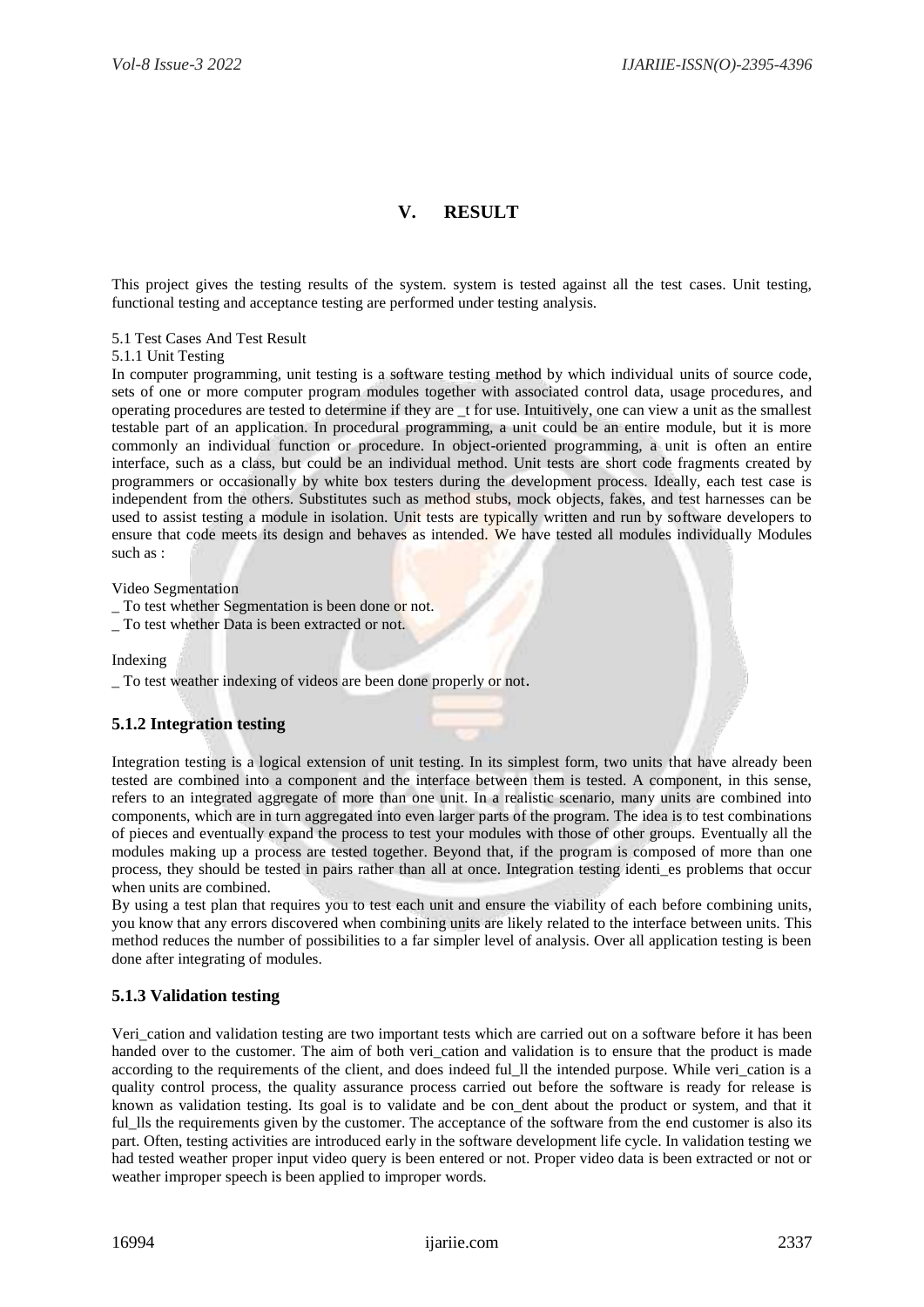## **5.1.4 GUI Testing**

GUI testing is a process to test application's user interface and to detect if application is functionally correct. GUI testing involves carrying set of tasks and comparing the result of same with the expected output and ability to repeat same set of tasks multiple times with di\_erent data input and same level of accuracy. GUI Testing includes how the application handles keyboard and mouse events, how di\_erent GUI components like menu bars, toolbars, dialogs, buttons, edit \_elds, list controls, images etc. reacts to user input and whether or not it performs in the desired manner. Implementing GUI testing for your application early in the software development cycle speeds up development improves quality and reduces risks towards the end of the cycle. GUI Testing can be performed both manually with a human tester or could be performed automatically with use of a software program. TO test whether .net and java GUI is properly managed as per ow in use case diagram. To test all controls of In GUI testing check weather .Net module GUI is been Working properly.

#### **5.1.5 Outcome's**

| <b>DE</b> Login                    | X<br>$\Box$ |  |
|------------------------------------|-------------|--|
| <b>User Name</b>                   |             |  |
| Password                           |             |  |
| Login                              | Exit        |  |
|                                    |             |  |
| Figure: - Login in the application |             |  |
|                                    |             |  |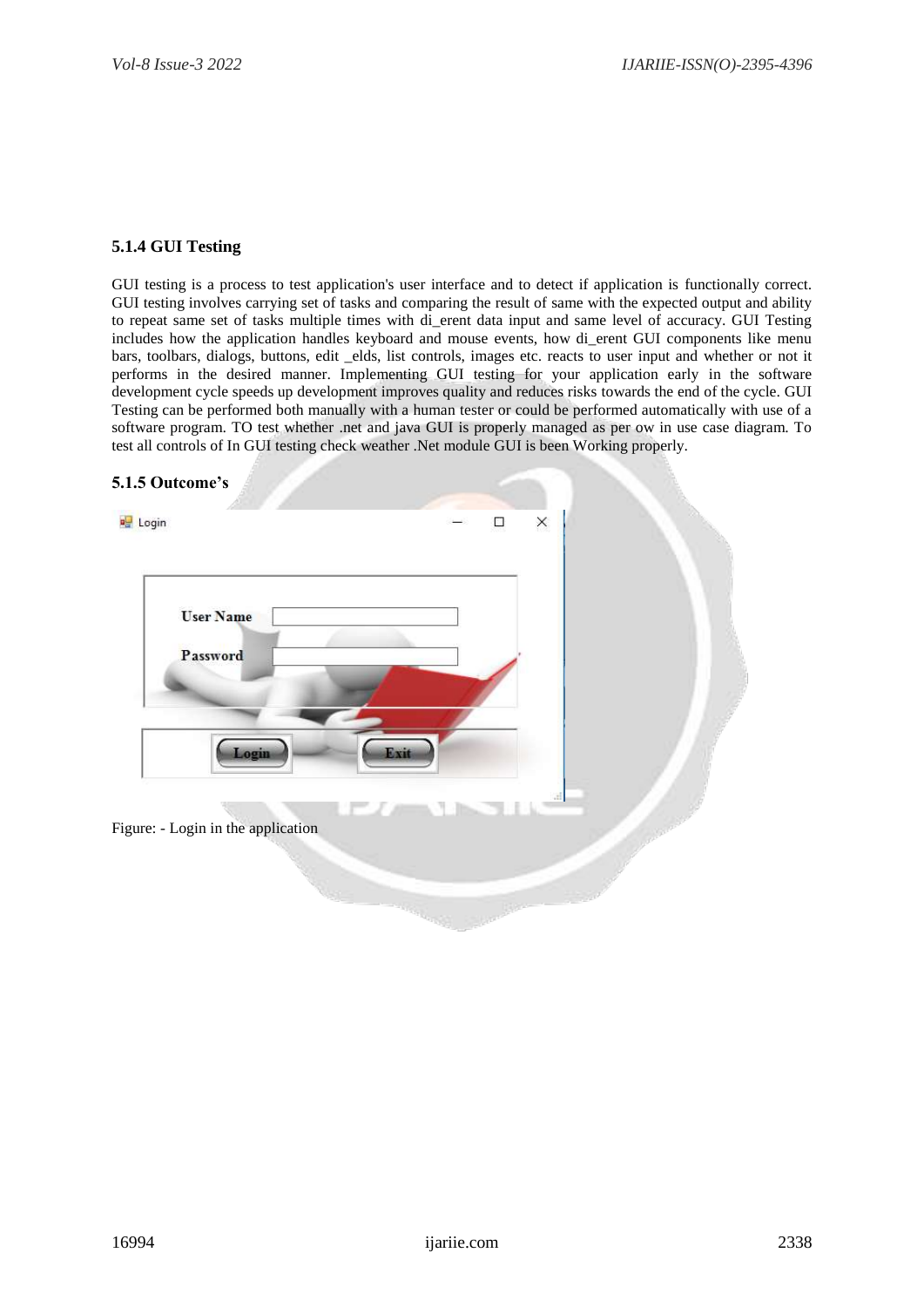| <b>All</b> MainForm                 |                     |               |                                                  |                        |                 |                                                         | $-100$<br>$\mathbb{X}$<br>$\sim$ |
|-------------------------------------|---------------------|---------------|--------------------------------------------------|------------------------|-----------------|---------------------------------------------------------|----------------------------------|
| Video Livenace                      | <b>Training Set</b> |               | Testing Set Audio Segmentation Video Segmentaion |                        | Exit            |                                                         |                                  |
|                                     |                     |               |                                                  |                        |                 |                                                         |                                  |
|                                     |                     |               |                                                  |                        |                 |                                                         |                                  |
|                                     |                     |               |                                                  |                        |                 |                                                         |                                  |
|                                     |                     |               |                                                  |                        |                 |                                                         |                                  |
|                                     |                     |               |                                                  |                        |                 |                                                         |                                  |
|                                     |                     |               |                                                  |                        |                 |                                                         |                                  |
|                                     |                     |               |                                                  |                        |                 |                                                         |                                  |
|                                     |                     |               |                                                  |                        |                 |                                                         |                                  |
|                                     |                     |               |                                                  |                        |                 |                                                         |                                  |
|                                     |                     |               |                                                  |                        |                 |                                                         |                                  |
|                                     |                     |               |                                                  |                        |                 |                                                         |                                  |
|                                     |                     |               |                                                  |                        |                 |                                                         |                                  |
|                                     |                     |               |                                                  |                        |                 |                                                         |                                  |
|                                     |                     |               |                                                  |                        |                 |                                                         |                                  |
|                                     |                     |               |                                                  |                        |                 |                                                         |                                  |
|                                     |                     |               |                                                  |                        |                 | Activate Windows<br>Go to Settings to activate Windows. |                                  |
|                                     |                     |               |                                                  |                        |                 |                                                         |                                  |
| ш<br>O Type here to search          |                     | $\mathbbm{S}$ |                                                  | $0$ $0$ $7$<br>e.<br>商 | <b>R</b><br>$-$ | $\sim$ di $\approx$ m ms                                | 1015 AM<br>$\Box$                |
|                                     |                     |               |                                                  |                        |                 |                                                         |                                  |
| Figure: - Working in the query form |                     |               |                                                  |                        |                 |                                                         |                                  |
|                                     |                     |               |                                                  |                        |                 |                                                         |                                  |

| All MainForm                                                         |        |              |                                             |                      |      | n e<br>$ 0$ $\times$             |
|----------------------------------------------------------------------|--------|--------------|---------------------------------------------|----------------------|------|----------------------------------|
| Video Livenace                                                       |        |              | Training Set Testing Set Audio Segmentation | Writer: Sergentrials | Exit |                                  |
| <b>Manufacturer</b>                                                  |        |              |                                             |                      |      | $= 12.14$                        |
|                                                                      |        |              |                                             |                      |      |                                  |
|                                                                      |        |              |                                             |                      |      |                                  |
|                                                                      |        |              |                                             |                      |      |                                  |
|                                                                      |        |              |                                             |                      |      |                                  |
|                                                                      |        |              |                                             |                      |      |                                  |
|                                                                      |        |              |                                             |                      |      |                                  |
|                                                                      |        |              |                                             |                      |      |                                  |
|                                                                      |        |              |                                             |                      |      |                                  |
|                                                                      |        |              |                                             |                      |      |                                  |
|                                                                      |        |              |                                             |                      |      |                                  |
|                                                                      |        |              |                                             |                      |      |                                  |
|                                                                      |        |              |                                             |                      |      |                                  |
|                                                                      |        |              |                                             |                      |      |                                  |
|                                                                      |        |              |                                             |                      |      |                                  |
|                                                                      |        |              |                                             |                      |      |                                  |
|                                                                      |        |              |                                             |                      |      |                                  |
|                                                                      |        |              |                                             |                      |      |                                  |
| <b>Taking</b>                                                        |        |              |                                             |                      |      |                                  |
|                                                                      | Browse | <b>Start</b> | $\frac{1}{2} \log T$                        |                      |      |                                  |
|                                                                      |        |              |                                             |                      |      |                                  |
| <b>Dipil Real Entraint: Respond Company</b><br>O Type here to search |        | a            | o<br>m                                      | ř,<br>e              | 画    | 1010 AM<br>$\Box$<br>< df < m mm |
| т                                                                    |        |              |                                             |                      |      |                                  |

Figure: -Video gets divided in segments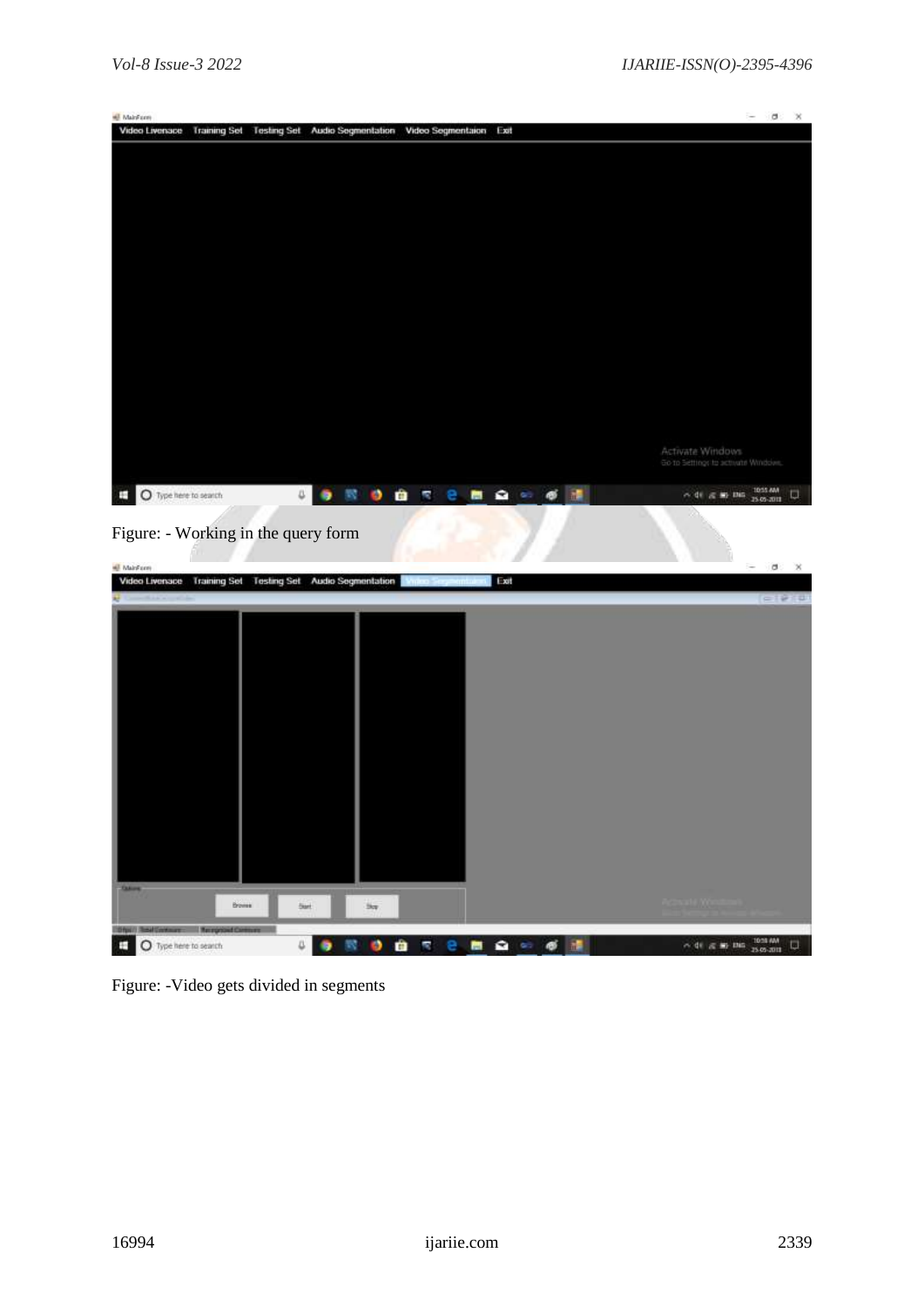| <b>All MainForm</b><br>Video Livenace                 | Training Set Testing Set Audio Segmentation Video Segmentaion Exit |                                              | $ 0$ $\times$                                 |
|-------------------------------------------------------|--------------------------------------------------------------------|----------------------------------------------|-----------------------------------------------|
| Characteristic                                        |                                                                    |                                              | 日本小田介井                                        |
| <b>Input Vidux</b>                                    | <b>Hisamazone</b>                                                  | Carriessiston<br>Calcimations                |                                               |
|                                                       |                                                                    | <b>Trusse</b>                                |                                               |
|                                                       |                                                                    | they blue.                                   |                                               |
|                                                       |                                                                    | <b>Trusteg Tiger</b><br>Tren Stat<br>Sov     |                                               |
|                                                       |                                                                    | <b><i><u>ACTI Recipitate</u></i></b>         |                                               |
|                                                       |                                                                    | <b>Victor Text Factor</b>                    |                                               |
|                                                       |                                                                    |                                              | Activate Windows:                             |
| <b>The Chiefsmann</b>                                 | Paingword instead if                                               |                                              | Go to Settings to activate Windows.           |
| E<br>O Type here to search                            | 徽<br>$\Box$<br>$\bullet$<br>۰                                      | $\Omega = 6$<br>÷<br>P.<br>е.<br>断           | 10:57 AM<br>O<br>へ 中 元 第 四5<br>25.05-2011     |
| Figure: - Training of Data                            |                                                                    |                                              |                                               |
| All MainForm<br><b>Training Set</b><br>Video Livenace |                                                                    | Audio Segmentation Video Segmentaion<br>Exit | $\sigma$ $\times$<br>$\overline{\phantom{a}}$ |
| Characteristic                                        |                                                                    |                                              | 日本語の目                                         |
| <b>Tagert Vidure</b>                                  | <b>Bisanization</b>                                                | Carriessiston<br>Carmelales                  |                                               |
|                                                       |                                                                    |                                              |                                               |

| $\sim$<br><b>Report Viduce</b>                     | <b>Bisanization</b>                                                                        | Carriestown<br>Committee                                                               |                                            |
|----------------------------------------------------|--------------------------------------------------------------------------------------------|----------------------------------------------------------------------------------------|--------------------------------------------|
|                                                    |                                                                                            | <b>Trusse</b><br><b>Tour Tapic</b>                                                     |                                            |
|                                                    |                                                                                            | <b>Service</b><br>$\frac{p_{\rm Hp}}{p_{\rm c}}$                                       |                                            |
|                                                    |                                                                                            | Sov<br><b>Hattive Sides</b><br><b>ACTI Recipitate</b><br><b>Video Tale Recognition</b> |                                            |
|                                                    |                                                                                            |                                                                                        | Activate Windows                           |
| <b>UNITED STATES CARDINALS</b><br>Paingworthannant |                                                                                            |                                                                                        | Go to Settings to activate Windows.        |
| O Type here to search<br>÷                         | $^{\circ}$ $^{\circ}$<br>$\begin{array}{c} \downarrow \\ \downarrow \end{array}$<br>۰<br>鹭 | ■●◎●圖<br><b>de</b><br>×.                                                               | 10:57 AM<br>25.05-2011<br>U<br>< 中 高 第 116 |

Figure: - Testing of data

# **VI. CONCLUSION**

Motivated by the limitations of current video lecture systems, in this paper, we proposed SOLE a novel approach to index video lectures. SOLE fosters social tagging, uses a discrete notes space to categorize students notes and allows students to take their notes on-the-y while watching a video lecture. To evaluate SOLE at this early stage, we developed a prototype version and we asked for volunteer participants to test the proposal.